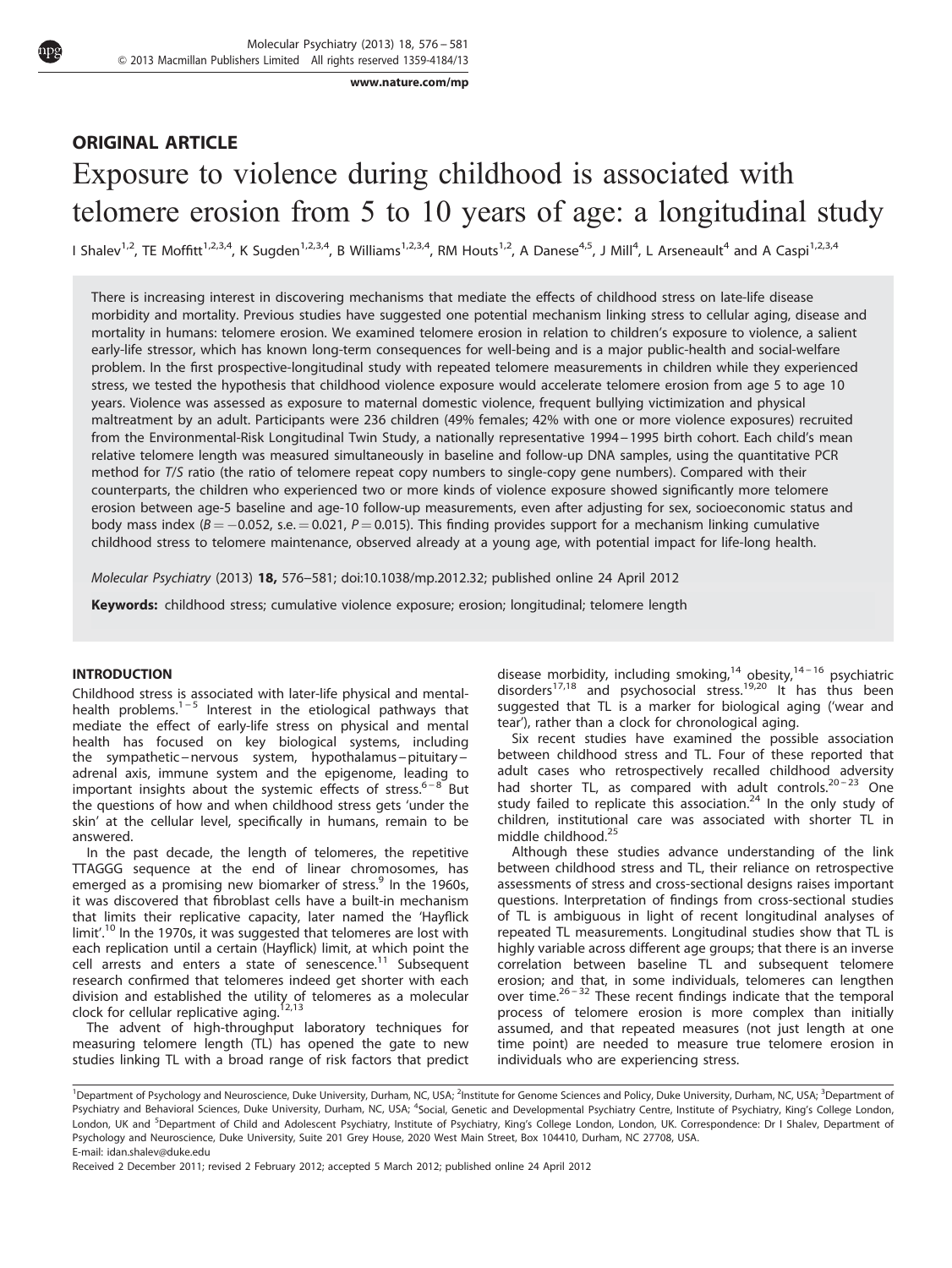<span id="page-1-0"></span>Here, we used a longitudinal design to test the effects of violence exposure during childhood on telomere erosion in a cohort of young children. We assessed childhood adversity prospectively and measured TL at two time-points, at age-5 years and again at age-10 years. We assessed domestic violence, frequent bullying victimization and physical maltreatment. Based on evidence that the effects of stress are cumulative, $33$  we hypothesized that cumulative exposure to violence will be associated with accelerated TL erosion, already at a young age.

## PARTICIPANTS AND METHODS

## **Participants**

Participants were members of the Environmental-Risk (E-Risk) Study, which tracks the development of a birth cohort of 2232 British children. The sample was drawn from a larger birth register of twins born in England and Wales in 1994 $-$ 1995.<sup>[34](#page-5-0)</sup> Full details about the sample are reported elsewhere.<sup>[35](#page-5-0)</sup> Briefly, the E-Risk sample was constructed in 1999-2000, when 1116 families with same-sex 5-year-old twins (93% of those eligible) participated in home-visit assessments. Families were recruited to represent the UK population of families with newborns in the 1990s, based on (a) residential location throughout England and Wales and (b) mother's age (that is, older mothers having twins via assisted reproduction were underselected and teenage mothers with twins were over-selected). We used this sampling (a) to replace high-risk families who were selectively lost to the register via nonresponse and (b) to ensure sufficient numbers of children growing up in high-risk environments. Home visits were conducted when the children were aged 5, 7, 10 and, most recently, 12 years (96% participation). DNA samples were collected via buccal swabs at ages 5 and 10 years. The Joint South London and Maudsley and the Institute of Psychiatry NHS Ethics Committee (UK) approved each phase of the study.

As costs of measuring TL in all cohort children nationwide exceeded study resources, a subsample of 118 Caucasian families (236 children) was used for this study, comprising families who: (a) lived proximal to London (the city of our research lab), (b) had MZ twins, and (c) had violence exposure in one or both twins or (d) were lacking any violence exposure but matched on socioeconomic status and child sex.<sup>36,37</sup> The subsample is compared with the original cohort on Table 1.

#### Measurement of mean relative TL

DNA was extracted using standard procedures. $38 - 40$  Age-5 and age-10 DNA were stored at  $-80^{\circ}$ C until assayed, to prevent degradation of the samples. All DNA samples were assayed for TL at the same time, independently of caseness and all operations were carried out by a laboratory technician blind to violence exposure.



TL was measured using a validated quantitative-PCR method,<sup>[41](#page-5-0)</sup> which determines mean TL across all chromosomes for all cells sampled (Supplementary Information). Briefly, the method involves two quantitative PCR reactions for each subject; one for a single-copy gene (S) and the other in the telomeric repeat region  $(T)$ . Given each of these reactions is compared with a standard reference sample before the  $(T)/(S)$  ratio is calculated, the ratio will equal 1 when the experimental sample is identical to the reference sample. All DNA samples were run in triplicate for telomere and single-copy reactions at both age-5 and age-10, that is, 12 reactions per study subject.

Relative quantities of samples for each of the reactions were calculated as follows: first, reaction efficiencies (E) were calculated from the standard curve slope using  $E = 10^{(1/- slope)}$ , where at 100% efficiency  $E = 2$ . Next, relative quantities (RQs) were calculated using  $RQ = E^{\Delta Ct}$  where  $\Delta Ct$  is the difference between the average triplicate Ct value of the within-plate mean Ct, and the Ct value of the individual sample. Sample RQ values were calculated for each reaction separately  $(T \text{ and } S)$ . Finally, the TL relative to the amount of single-copy transcript was calculated using the ratio RQ(T)/RQ(S). The coefficient of variation (CV) for the triplicate samples was 0.97% for the telomere  $(T)$  reaction and 0.49% for the single-copy gene  $(S)$ reaction, indicating low measurement error.

#### Exposure to violence

We assessed three kinds of violence experiences between ages 5 and 10 years: exposure to domestic violence between the mother and her partner, frequent bullying victimization and physical maltreatment by an adult. We interviewed mothers (or the primary caregiver) about each exposure when the children were 5, 7 and 10 years of age and compiled a cumulative record of each child's exposure to violence. We have previously reported evidence on reliability and validity in this research for the measures of domestic violence,<sup>[42](#page-5-0)</sup> bullying victimization<sup>[43,44](#page-5-0)</sup> and physical maltreatment by an adult. $45 - 47$ 

Domestic violence was assessed with the Conflict Tactics Scale, <sup>[48](#page-5-0)</sup> inquiring about 12 acts of physical violence (for example, kicking a partner, threatening a partner with a knife). The physical violence acts reported at three ages were summed and children who grew up in families who scored in the top 10% of the distribution of partner violence were coded as exposed to domestic violence. Of the children studied here, 17.0% ( $N = 40$ ) were exposed to domestic violence.

Bullying victimization was assessed by explaining to mothers that 'someone is being bullied when another child (1) says mean and hurtful things, makes fun, or calls a person mean and hurtful names; (2) completely ignores or excludes someone from their group of friends or leaves them out of things on purpose; (3) hits, kicks, or shoves a person, or locks them in a room; (4) tells lies or spreads rumors about them; or (5)

| Characteristics of the sample and of children who were victimized<br>Table 1. |      |           |                                             |                         |                                      |                                       |                                        |
|-------------------------------------------------------------------------------|------|-----------|---------------------------------------------|-------------------------|--------------------------------------|---------------------------------------|----------------------------------------|
|                                                                               | N    | % Females | % Socioeconomic<br>deprivation <sup>a</sup> | <b>BMI</b> <sup>b</sup> | Mean TL (s.e.)<br>at age $5^{\circ}$ | Mean TL (s.e.)<br>at age $10^{\circ}$ | % Telomere<br>lengthening <sup>d</sup> |
| Cumulative exposure                                                           |      |           |                                             |                         |                                      |                                       |                                        |
| None                                                                          | 128  | 46.9      | 30.5                                        | 17.0                    | 1.11(0.04)                           | 0.99(0.03)                            | 16.4                                   |
|                                                                               | 69   | 53.6      | 36.2                                        | 18.4                    | 1.04(0.06)                           | 0.95(0.03)                            | 17.4                                   |
| $2+$                                                                          | 39   | 48.7      | 66.7                                        | 17.6                    | 1.04(0.07)                           | 0.84(0.05)                            | 17.9                                   |
| Domestic violence                                                             | 40   | 60        | 65                                          | 18.3                    | 1.09(0.07)                           | 0.91(0.05)                            | 27.5                                   |
| <b>Bullying victimization</b>                                                 | 57   | 50.9      | 50.9                                        | 17.9                    | 1.02(0.06)                           | 0.90(0.04)                            | 17.5                                   |
| Physical maltreatment                                                         | 63   | 49.2      | 47.6                                        | 17.9                    | 1.03(0.06)                           | 0.88(0.04)                            | 14.3                                   |
| Total sample                                                                  | 236  | 49.2      | 38.1                                        | 17.5                    | 1.08(0.03)                           | 0.96(0.02)                            | 16.9                                   |
| Original cohort                                                               | 2232 | 51.1      | 33.2                                        | 17.4                    | Not applicable                       | Not applicable                        | Not applicable                         |

Abbreviations: BMI, body mass index; TL, telomere length.

a<br>Socioeconomic deprivation was constructed from a standardized composite of household income, parents' highest education and parents' highest occupational grade. Deprivation was defined as the lowest tertile of the distribution in the entire cohort.

 $b_{\text{BMI}}$  was constructed from parents' reports of children's height and weight, and computed as weight (kg)/(height (m<sup>2</sup>)).<br>SMaap IL at ages 5 and 10 vears adjusted for sex societosoppenis deprivation and BML at age 10

<sup>c</sup>Mean TL at ages 5 and 10 years adjusted for sex, socioeconomic deprivation and BMI at age 10 years.

 $d$ Defined as  $>$  15% increase in TL.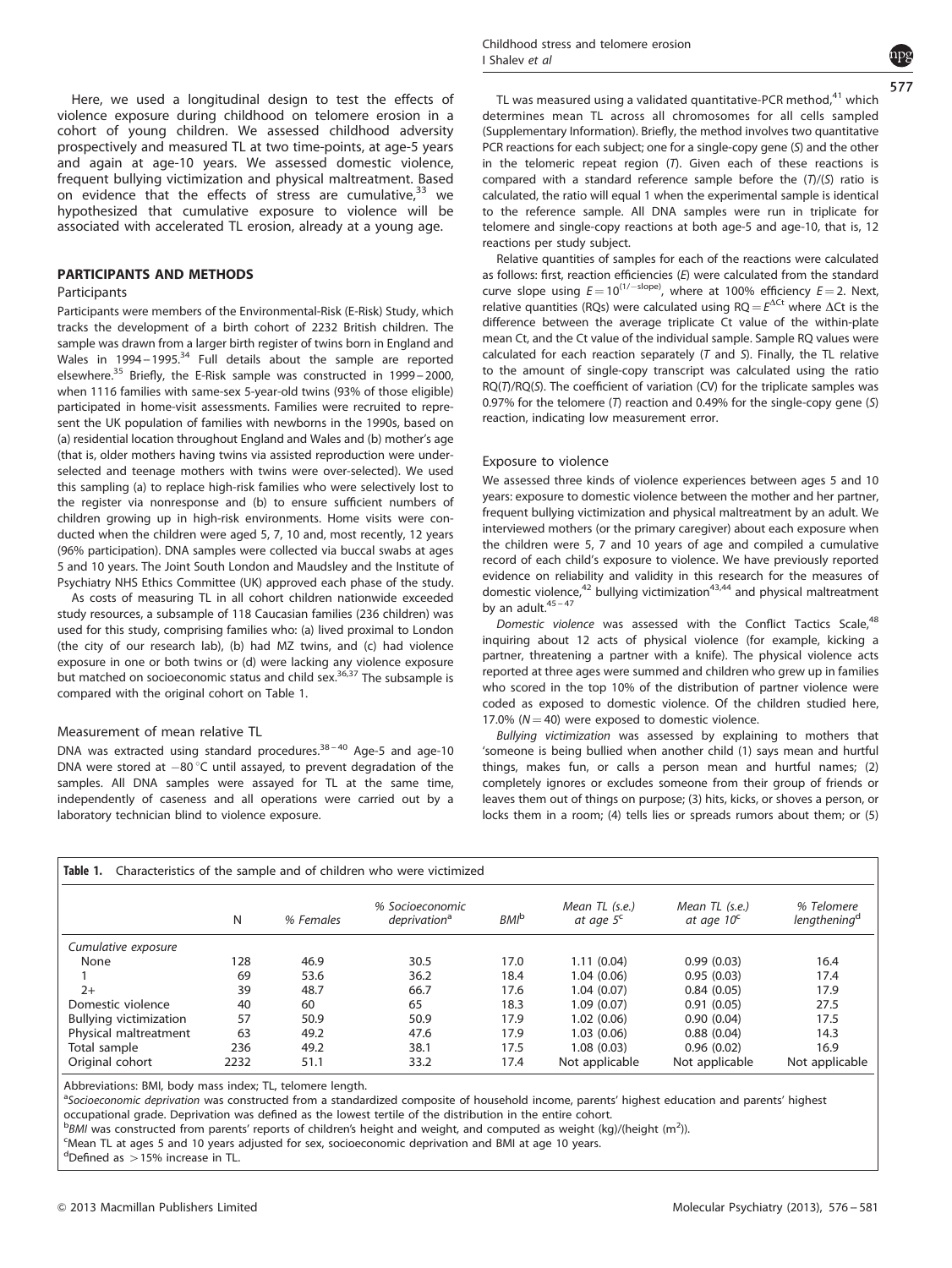does other hurtful things like these. We call it bullying when these things happen often and it is difficult for the person being bullied to stop it happening. We do not call it bullying when it is done in a friendly or playful way.' Narratives recorded by interviewers were later checked by an independent rater to verify that the events described were instances of bullying, operationally defined as evidence of repeated harmful actions between children where there was a power differential between the bully and the victim.<sup>[43,44](#page-5-0)</sup> Of the children studied here, 24.2% ( $N = 57$ ) were frequently bullied.

Physical maltreatment by an adult was assessed using a standardized clinical interview protocol<sup>[49](#page-5-0)</sup> designed to enhance mothers' comfort with reporting valid child maltreatment information, while also meeting researchers' responsibilities for referral under the UK Children Act. No family has left the study following intervention. When mothers reported any maltreatment, interviewers followed with standardized probes (for example, accidental harm was ruled out, and sexual abuse was queried directly and was included in the measure). Over the years of data collection, the study maintained a cumulative dossier for each child, comprising recorded debriefings with interviewers who had coded any indication of maltreatment at any of the three successive home visits, recorded narratives of the three successive caregiver interviews and information from clinicians whenever the study made a referral. Based on review of each child's cumulative dossier, two clinical psychologists (TEM and the project coordinator) reached consensus for whether physical maltreatment had occurred. Examples of maltreatment in E-risk children included: the mother smacked the child weekly leaving marks or bruises; child was repeatedly beaten by a young adult step-sibling; child was routinely smacked by father when drunk 'just to humiliate him'; child was fondled sexually and often slapped by the mothers' boyfriend. Many, but not all cases identified in the course of our research were under investigation by police or social services, already on the child-protection register, or in foster care at follow-up, having been removed from their parents because of abuse. Of the children studied here, 26.7% ( $N = 63$ ) were maltreated by an adult.

Finally, we summed each type of violence exposure to create an index of cumulative violence exposure: 54.2% ( $N = 128$ ) of the children were not violence exposed, 29.2% ( $N = 69$ ) were exposed to one type of violence (domestic violence,  $N = 14$ ; bullying victimization,  $N = 28$ ; physical maltreatment,  $N = 27$ ), and 16.5% ( $N = 39$ ) were exposed to two or more types of violence (domestic violence,  $N = 26$ ; bullying victimization,  $N = 29$ ; physical maltreatment,  $N = 36$ ).

[Table 1](#page-1-0) summarizes information about the characteristics of the sample and about groups of children who were victimized.

#### Covariates

Socioeconomic deprivation was constructed from a standardized composite of household income, parents' highest education and parents' highest occupational grade. Deprivation was defined as the lowest tertile of the distribution in the entire cohort.

Body mass index was constructed from parents' reports of children's height and weight, and computed as weight (kg)/height  $(m^2)$ .

Children's health: Mothers reported about their children's health, on a four-point scale (0 = poor; 3 = very good); 8.9% ( $N = 21$ ) of the children were rated as 0 or 1. In addition, we collected information from mothers about each child's asthma, using an event history calendar for recording children's history of chronic health conditions; 12.3% ( $N = 29$ ) of the children were asthmatic.

## **Statistics**

We tested the main hypothesis that violence exposure would be associated with telomere erosion between ages 5 and 10 years using ordinary least squares multiple regression analysis. The outcome variable was age-10 TL, controlling for baseline TL at age-5 years and sex, socioeconomic deprivation and body mass index at age-10 years as covariates. As each study family contains two children, all statistical analyses were corrected conservatively for the non-independence of the two twin observations per family, by using tests based on the sandwich or

Huber/White variance estimator<sup>50</sup> in SAS version 9.2 (SAS Institute, Cary, NC, USA).

## RESULTS

## Descriptive statistics about TL during childhood

TL at age-5 years was significantly and positively correlated with TL at age-10 years  $(r = 0.57, P < 0.001$ ; Figure 1). Despite this significant rank-order stability, there was also significant change. There was a significant decline in mean TL from age-5 to age-10 for the whole sample (General Linear Model repeated measures:  $F(353.1) = 18.49$ ,  $P < 0.001$ ). The average baseline TL at age-5 was 1.08  $T/S$  (s.d.  $= 0.44$ ), and ranged from 0.02 to 3.07 T/S. Follow-up TL at age-10 averaged 0.96  $T/S$  (s.d.  $= 0.28$ ) and ranged from 0.06 to 1.71 T/S. These means are similar to those reported by the two other studies of TL in children.<sup>[25,51](#page-4-0)</sup>

#### Does exposure to violence accelerate telomere erosion?

We tested our main hypothesis that cumulative violence exposure was associated with TL change during childhood. Children who experienced two or more types of violence exposure showed significantly accelerated TL erosion from baseline to follow-up measurement compared with children who had one type of violence exposure or who were not exposed to violence  $(B = -0.052, s.e. = 0.021, P = 0.015)$  [\(Figure 2](#page-3-0)). This association remained significant when we added controls for poor health and asthma to the analysis ( $B = -0.047$ , s.e.  $= 0.021$ ,  $P = 0.028$ ).

We also tested the association between TL erosion and each violence exposure separately ([Table 1\)](#page-1-0). Consistent with the analysis of cumulative stress, the individual violence exposures all predicted more rapid telomere erosion, but this acceleration was statistically significant only in the case of exposure to physical maltreatment (for domestic violence,  $B = -0.056$ , s.e.  $= 0.043$ ,  $P = 0.196$ ; for bullying victimization,  $B = -0.037$ , s.e.  $= 0.037$  $P = 0.311$ ; for physical maltreatment,  $B = -0.084$ , s.e.  $= 0.035$ ,  $P = 0.018$ ). In a supplementary analysis, we compared nonexposed children ( $N = 128$ ), children exposed only to physical maltreatment ( $N = 27$ ), and children with two or more exposures (including physical maltreatment and another violence exposure,  $N = 36$ ). The results showed that cumulative violence exposure was associated with TL change in childhood  $(B = -0.056)$ s.e.  $= 0.024$ ,  $P = 0.020$ ), implicating cumulative exposure rather than physical maltreatment alone.



Figure 1. Association between telomere length at 5 and 10 years of age.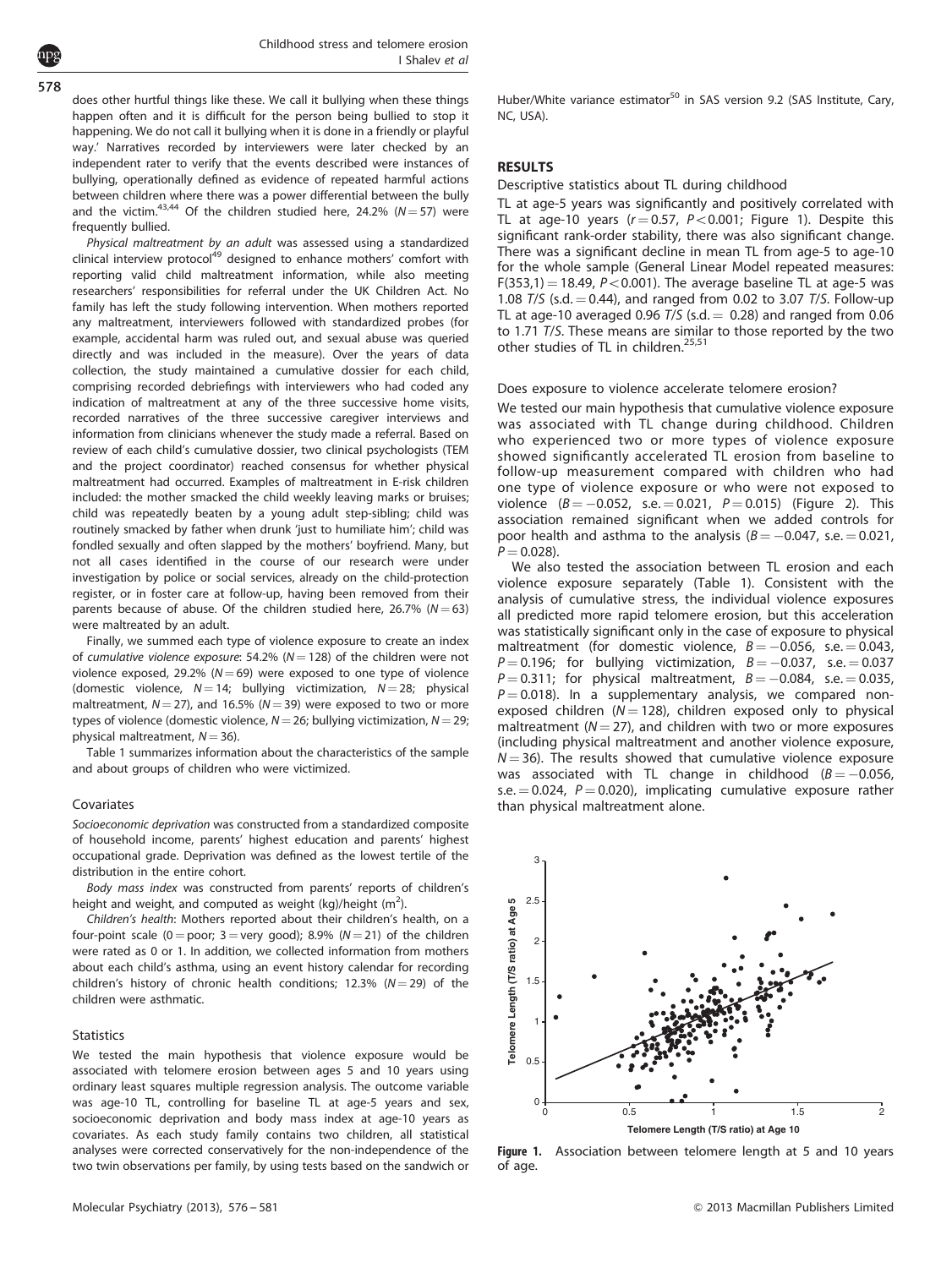<span id="page-3-0"></span>

Figure 2. Association between cumulative violence exposure and telomere length at 5 and 10 years of age.

## Telomere lengthening?

Consistent with previous repeated-measures longitudinal studies, $26 - 31$  we observed telomere lengthening in a minority of children ([Table 1](#page-1-0)). In addition, consistent with previous repeated-measures studies, [26,28,31](#page-5-0) shorter TL at baseline predicted more lengthening from age-5 to age-10 years (Figure 3,  $r = -0.77$ ,  $P < 0.001$ ). Given uncertainty about the interpretation of telomere lengthening,  $29,50$  and the possibility that different mechanisms are likely to govern telomere shortening versus lengthening, we retested our main hypothesis of association between cumulative violence exposure and TL in individuals whose telomeres did not lengthen during the follow-up period. Following previous research,<sup>[29](#page-5-0)</sup> we defined lengthened telomeres as  $>$  15% increase in TL between measurements (16.9% of the sample). After excluding these children from the analysis, cumulative violence exposure remained significantly associated with accelerated telomere erosion at the same effect size ( $B = -0.057$ , s.e.  $= 0.024$ ,  $P = 0.019$ ).

## **DISCUSSION**

This study shows for the first time that cumulative violence exposure is associated with accelerated TL erosion in children, from baseline to follow-up, for children who experienced violence at a young age. Adjusting for sex, socioeconomic deprivation and body mass index, as well as children's health, children who were exposed to multiple forms of violence had the fastest TL erosion rate.

The methodological strengths of this study include a longitudinal design with reliable and valid prospective assessments of multiple violence exposures during childhood and repeated measurements of TL during this same developmental period. Previous studies that have documented the association between childhood stress and TL have relied on adult measures of TL and retrospective recall of stress years after the stress was experienced.<sup>20-23</sup> In cross-sectional studies with a single measurement point for TL, it has not been possible to assess the association between stress exposure and change in TL over time. Moreover, given the elapsed time between the putative stress exposure and the measurement of TL, it has not been clear whether telomeres began eroding during stress exposure or whether erosion occurred years later, possibly promoted by the sequelae of childhood stress or other intervening variables. For example, given that maltreated children often grow up to be in poor physical health as adults<sup>[52,53](#page-5-0)</sup> telomere erosion could be a consequence

Childhood stress and telomere erosion I Shalev et al



Figure 3. Association between baseline telomere length (TL) at age 5 years and TL change from 5 to 10 years of age.

of later health problems, as opposed to a proximal effect of maltreatment itself. This study provides evidence that childhood stress is related to telomere erosion over time, and while children are experiencing stress.

The results of this study underscore some of the complexities involved in research on psychosocial stress and telomere erosion. First, although each kind of violence exposure was associated with telomere erosion in the predicted direction, the most significant effect was observed between multiple violence exposures and telomere erosion. These findings are consistent with theory that the effect of stress is seen most clearly when stress is measured in a cumulative way. $8,33$  As more studies accumulate, it will be possible to interrogate the specific features of a stressor that matter most in relation to telomere erosion (for example, duration, severity, physical harm, perceived threat). Second, some of the complexities revealed in recent reports using repeated measurements of TL were confirmed here, including that in some<br>individuals telomeres can lengthen.<sup>26–31</sup> Interestingly, most 'lengtheners' in our and others' studies have shorter TL at baseline.<sup>[26,28,31](#page-5-0)</sup> Observed lengthening could result from (a) measurement error, (b) regression to the mean, (c) differences in cells sampled at different ages (even if the tissue that is sampled is held constant, as in our study) or (d) meaningful telomere dynamics involving telomerase activity or alternative lengthening of telomeres in cells that lack telomerase activity.<sup>[54,55](#page-5-0)</sup> As TL can predict health outcomes, the mechanisms that regulate TL are of great interest and demand more investigation.

The results of this study raise the question of what biological processes explain the association between psychosocial stress and telomere erosion. Most of the insights about mechanisms associated with telomere erosion originate from research on oxidative stress and inflammation, indicating both as important influences on  $TL^{56-59}$  Telomeres are sensitive to damage by oxidative stress, as demonstrated by experiments showing increased erosion under conditions of high reactive oxygen<br>species *in vitro.<sup>[56](#page-5-0)</sup>* Inflammation is associated with increased proliferation of immune cells and, as a consequence, with more telomere erosion.<sup>[60](#page-5-0)</sup> Childhood maltreatment predicts elevated inflammation,<sup>[61](#page-5-0)</sup> suggesting a possible cause for the increased telomere erosion observed in this study. A study of Alzheimer's disease patients' caregivers demonstrated association between TL and altered T-cell function, as well as immune markers.<sup>[62](#page-5-0)</sup> Research is needed to test whether effects of psychosocial stress on telomere erosion are mediated by oxidative stress and immunesystem changes in children.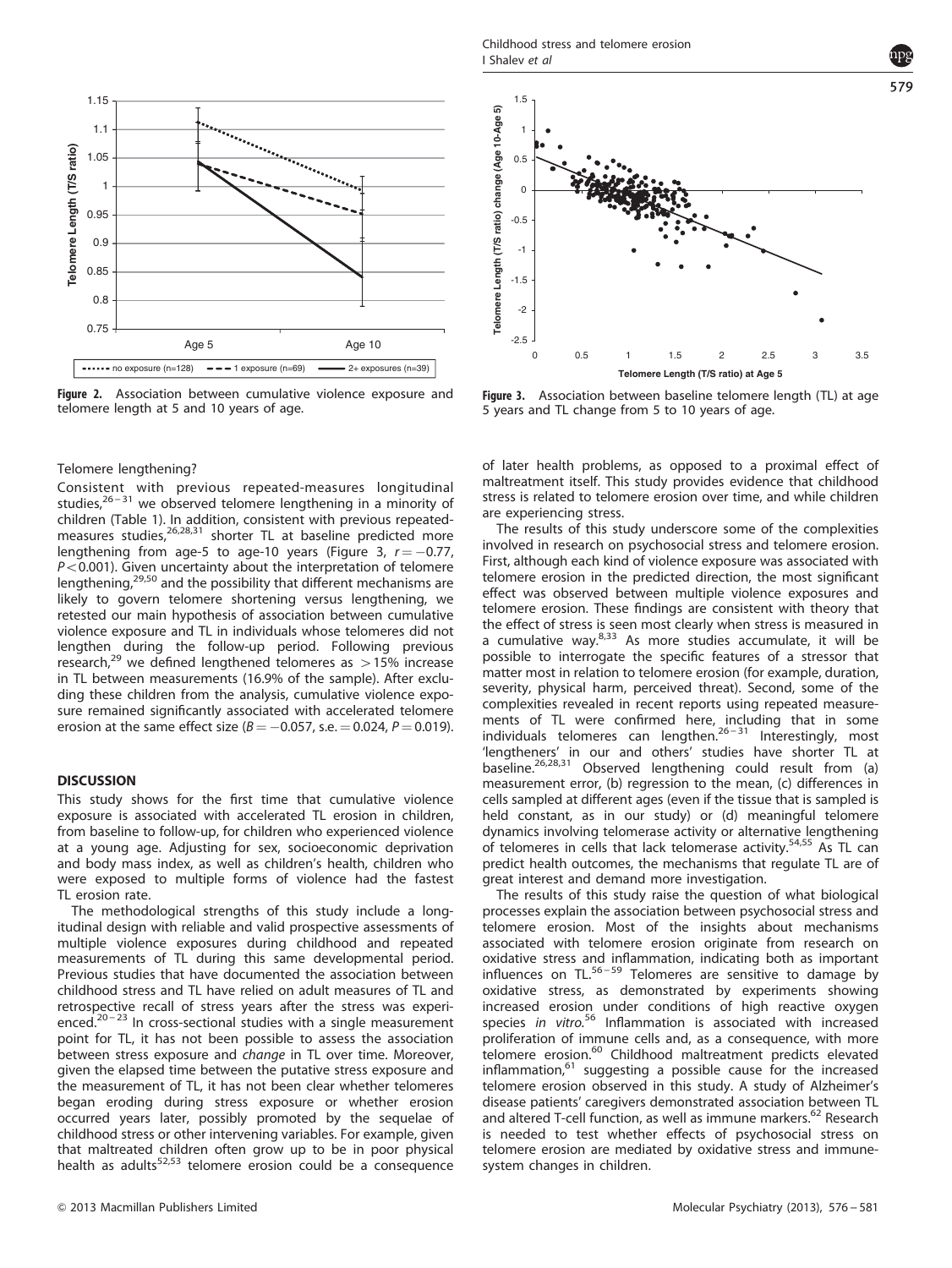<span id="page-4-0"></span>580

This study has several limitations. First, there are tradeoffs regarding the best ways to measure TL. The two main methods are southern blot analysis of the terminal restriction fragments<sup>[63](#page-5-0)</sup> and quantitative reverse transcriptase-PCR to measure the ratio between a single-copy gene and telomeric repeat region (T/S ratio). $41$  The T/S ratio was used in this study. Its principal advantage is that it can be performed at high-throughput and low-cost. However, the T/S ratio can suffer measurement error; prior studies denote a CV range between 0.9 and 28%. In this study, we observed low measurement error; CV was  $<$  1% in all assays. Moreover, measurement errors should primarily affect assays among individuals with a slower rate of telomere erosion,  $26 - 28$ whereas slower erosion is more common in adults than children.<sup>[32](#page-5-0)</sup>

A second limitation concerns the measurement of TL in different tissues.<sup>[64](#page-5-0)</sup> As a result of ethical difficulties obtaining blood from children in the community, this study and two others<br>of children have used buccal cells,<sup>25,51</sup> instead of the peripheral blood cells more commonly used in studies of adults. Buccal swabs may not only yield buccal cells, and it is possible that infiltration of immune cells because of poor oral hygiene or infection could alter oral cell composition, which has different telomere dynamics than buccal cells. Positive correlations have been reported between TL from buccal cells and TL from blood.<sup>[65](#page-5-0)</sup> In addition, buccal cell TL has been associated with age-related disease,<sup>[66](#page-5-0)</sup> although one report showed no significant correlation between TL from buccal cells and white blood cells.<sup>[67](#page-5-0)</sup> Our and others' studies suggest that estimating TL from buccal cells can detect effects of stress, although validation in larger studies that measure TL from multiple tissues is needed.

Third, our sample comprised MZ twins. However, to our knowledge there is no evidence that MZ twins react differently to violence or have different TL dynamics than singletons. Unfortunately, we were unable to compare TL in twin siblings discordant for violence exposure, as there were too few discordant pairs for adequate statistical power. We intend to attempt a discordant twin comparison in our larger cohort in the future. Fourth, our first TL measure was taken at age-5 years, but some mothers reported their children experienced violence before age-5 as well as after. [Figure 2](#page-3-0) hints at this possibility by showing that children with violence exposure already had shorter TL at age-5 than children without violence exposure. Nevertheless, children with multiple violence exposures showed subsequent accelerated erosion between ages 5 to 10 years.

In conclusion, our findings provide evidence that stress-related accelerated telomere erosion can be observed already in childhood. This suggests the importance of integrating telomeres as stress markers in research to evaluate the effects of maltreatment on young victims. TL measurement is now offered to adults as a diagnostic tool to monitor health and predict disease risk.<sup>[68](#page-5-0)</sup> It is conceivable that research may eventually implicate TL measurement in clinical pediatrics. However, extreme caution should be taken as more research is needed to uncover mechanisms that govern TL dynamics. Meanwhile, our findings help to address the basic-science puzzle of how and when childhood stress gets 'under the skin' at the cellular level.

## CONFLICT OF INTEREST

The authors declare no conflict of interest.

## ACKNOWLEDGEMENTS

The first author is supported by NICHD Grant HD061298 and by the Jacobs Foundation. Dr Andrea Danese was supported by the 2009 NARSAD/Brain and Behaviour Research Foundation Young Investigator Award. The E-Risk Study is funded by the Medical Research Council (UKMRC Grants G1002190 and G9806489). Additional support was provided by NIA Grant AG032282, ESRC Grant RES-177- 25-0013, NICHD Grant HD061298, and by funds from the Jacobs Foundation, the British Academy, the Nuffield Foundation and NIMH Grant MH077874. We are grateful to the study mothers, fathers and the twins for their participation, and to members of the E-Risk team for their dedication, hard work and insights.

#### **REFERENCES**

- 1 Wegman HL, Stetler C. A meta-analytic review of the effects of childhood abuse on medical outcomes in adulthood. Psychosom Med 2009; 71: 805-812.
- 2 Rich-Edwards JW, Spiegelman D, Lividoti Hibert EN, Jun HJ, Todd TJ, Kawachi I et al. Abuse in childhood and adolescence as a predictor of type 2 diabetes in adult women. Am J Prev Med 2010; 39: 529 - 536.
- 3 Riley EH, Wright RJ, Jun HJ, Hibert EN, Rich-Edwards JW. Hypertension in adult survivors of child abuse: observations from the Nurses' Health Study II. J Epidemiol Community Health 2010: 64: 413-418.
- 4 Dong M, Giles WH, Felitti VJ, Dube SR, Williams JE, Chapman DP et al. Insights into causal pathways for ischemic heart disease: adverse childhood experiences study. Circulation 2004; 110: 1761 - 1766.
- 5 Nanni V, Uher R, Danese A. Childhood maltreatment predicts unfavorable course of illness and treatment outcome in depression: a meta-analysis. Am J Psychiatry 2012; 169: 141 -- 151.
- 6 Miller GE, Chen E, Parker KJ. Psychological stress in childhood and susceptibility to the chronic diseases of aging: moving toward a model of behavioral and biological mechanisms. Psychol Bull 2011; 137: 959-997.
- 7 Resilience in children. Proceedings of a conference sponsored by the New York Academy of Sciences and Brown Medical School. Arlington, VA, USA. Ann NY Acad Sci 2006: 1094:  $1 - 368$ .
- 8 Danese A, McEwen BS. Adverse childhood experiences, allostasis, allostatic load, and age-related disease. Physiol Behav 2012;  $106: 29 - 39$ .
- 9 Epel ES. Telomeres in a life-span perspective: a new "psychobiomarker"? Curr Dir Psychol Sci 2009; 18: 6-10.
- 10 Hayflick L, Moorhead PS. The serial cultivation of human diploid cell strains. Exp Cell Res 1961: 25: 585-621.
- 11 Olovnikov AM. A theory of marginotomy. The incomplete copying of template margin in enzymic synthesis of polynucleotides and biological significance of the phenomenon. J Theor Biol 1973; 41: 181 - 190.
- 12 Harley CB, Futcher AB, Greider CW. Telomeres shorten during ageing of human fibroblasts. Nature 1990: 345: 458-460.
- 13 Blackburn EH, Gall JG. A tandemly repeated sequence at the termini of the extrachromosomal ribosomal RNA genes in Tetrahymena. J Mol Biol 1978; 120: 33 - 53.
- 14 Valdes AM, Andrew T, Gardner JP, Kimura M, Oelsner E, Cherkas LF et al. Obesity, cigarette smoking, and telomere length in women. Lancet 2005; 366: 662-664.
- 15 Buxton JL, Walters RG, Visvikis-Siest S, Meyre D, Froguel P, Blakemore AI. Childhood obesity is associated with shorter leukocyte telomere length. J Clin Endocrinol Metabol 2011; 96: 1500 - 1505.
- 16 Nordfjall K, Eliasson M, Stegmayr B, Melander O, Nilsson P, Roos G. Telomere length is associated with obesity parameters but with a gender difference. Obesity (Silver Spring) 2008: 16: 2682 - 2689.
- 17 Yu WY, Chang HW, Lin CH, Cho CL. Short telomeres in patients with chronic schizophrenia who show a poor response to treatment. J Psychiatry Neurosci 2008;  $33: 244 - 247$
- 18 Simon NM, Smoller JW, McNamara KL, Maser RS, Zalta AK, Pollack MH et al. Telomere shortening and mood disorders: preliminary support for a chronic stress model of accelerated aging. Biol Psychiatry 2006; 60: 432-435.
- 19 Epel ES, Blackburn EH, Lin J, Dhabhar FS, Adler NE, Morrow JD et al. Accelerated telomere shortening in response to life stress. Proc Natl Acad Sci USA 2004; 101: 17312 -- 17315.
- 20 Kiecolt-Glaser JK, Gouin JP, Weng NP, Malarkey WB, Beversdorf DQ, Glaser R. Childhood adversity heightens the impact of later-life caregiving stress on telomere length and inflammation. Psychosom Med 2011;  $73: 16-22$
- 21 Tyrka AR, Price LH, Kao HT, Porton B, Marsella SA, Carpenter LL. Childhood maltreatment and telomere shortening: preliminary support for an effect of early stress on cellular aging. Biol Psychiatry 2010; 67: 531 - 534.
- 22 Kananen L, Surakka I, Pirkola S, Suvisaari J, Lonnqvist J, Peltonen L et al. Childhood adversities are associated with shorter telomere length at adult age both in individuals with an anxiety disorder and controls. PloS One 2010; 5: e10826.
- 23 O'Donovan A, Epel E, Lin J, Wolkowitz O, Cohen B, Maguen S et al. Childhood trauma associated with short leukocyte telomere length in posttraumatic stress disorder. Biol Psychiatry 2011:  $70:465 - 471$ .
- 24 Glass D, Parts L, Knowles D, Aviv A, Spector TD. No correlation between childhood maltreatment and telomere length. Biol Psychiatry 2010; 68: e21-e22; author reply e23-24.
- 25 Drury SS, Theall K, Gleason MM, Smyke AT, De Vivo I, Wong JY et al. Telomere length and early severe social deprivation: linking early adversity and cellular aging. Mol Psychiatry; advance online publication, 17 May 2011; doi:10.1038/ mp.2011.53.